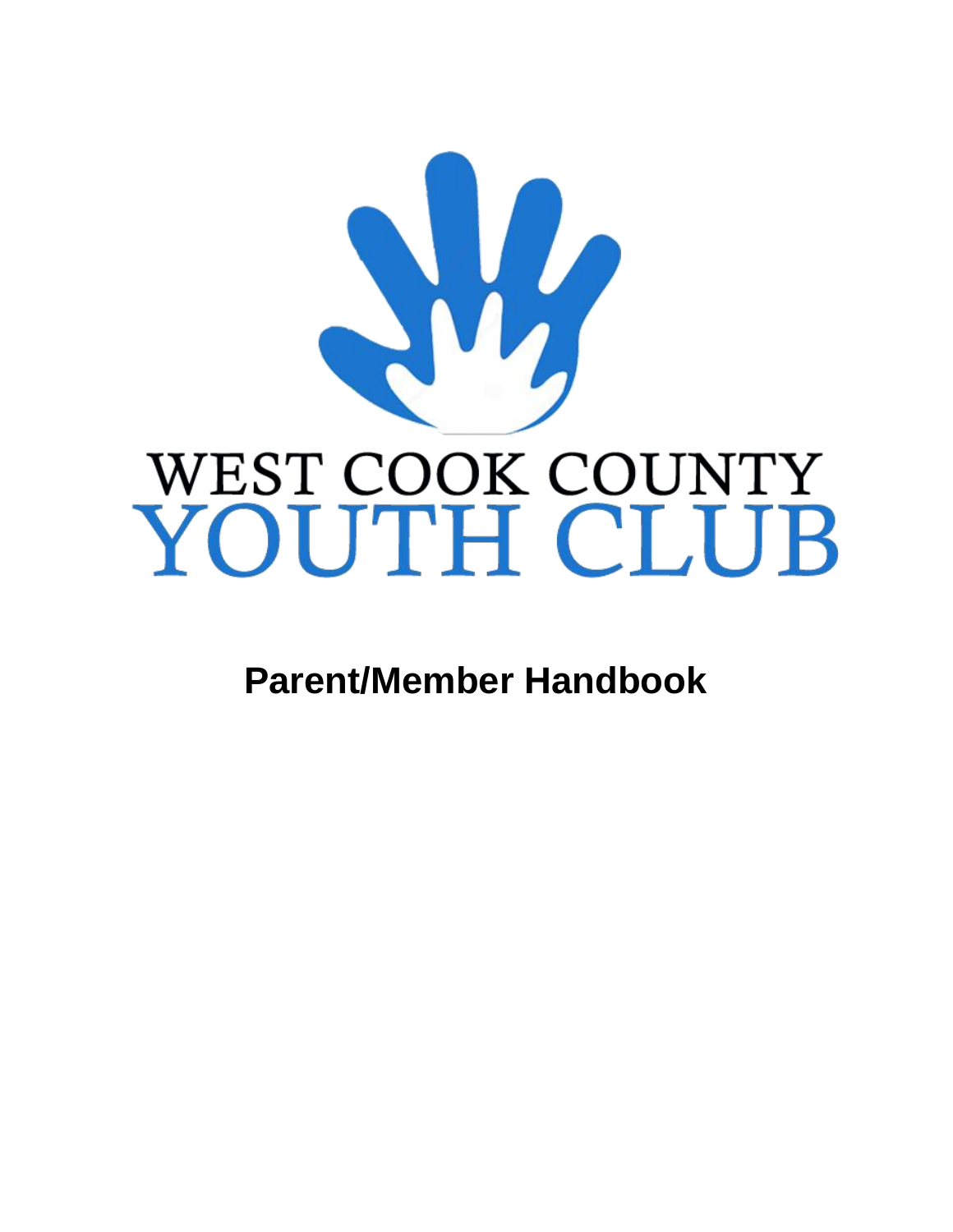# **TABLE OF CONTENTS**

# **Information**

# Page

| 1              | About the Club                 |  |
|----------------|--------------------------------|--|
|                |                                |  |
|                |                                |  |
| 2.             | <b>Membership Registration</b> |  |
| 3.             |                                |  |
| 4.<br>5.       | Pick-Up Policy                 |  |
| 6.<br>7.<br>8. | <b>Rules &amp; Regulations</b> |  |
| 9.             | 11. Technology Guidelines      |  |
|                |                                |  |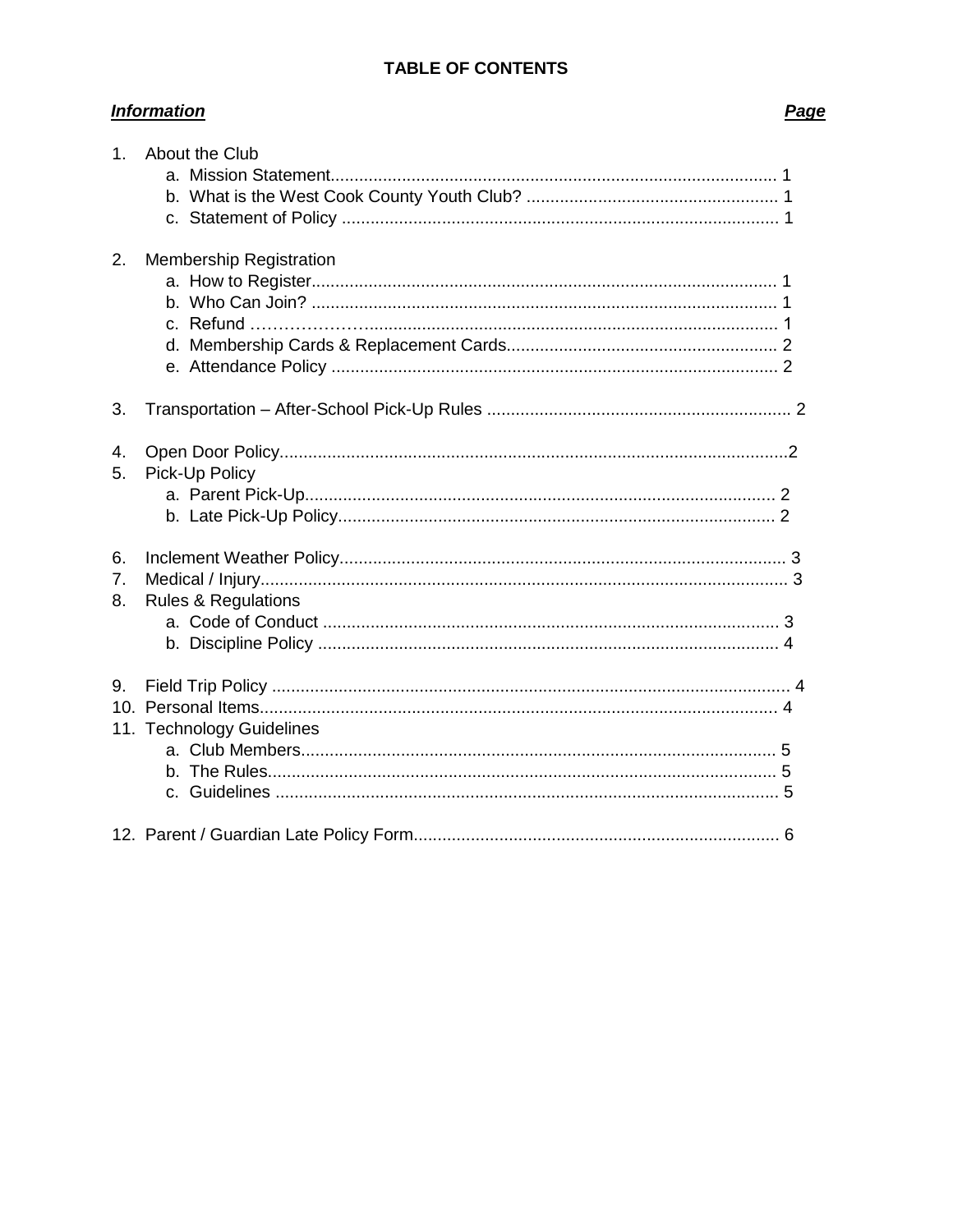## **1. ABOUT THE CLUB**

#### **A.** *Mission Statement*

The mission of the West Cook County Youth Club is to inspire and enable all youth, especially those who need us most, to realize their full potential as productive, responsible and caring citizens.

#### **B.** *What is the West Cook County Youth Club?*

The Youth Club:

- Provides year-round programs for youth in  $1<sup>st</sup>$ -12<sup>th</sup> grade
- Has full-time professional leadership, supplemented by support staff and volunteers
- Requires no proof of good character
- Ensures that all boys and girls can afford to belong to a Club
- Is for youth of all religions and ethnicities
- Is non-sectarian
- Has an open door policy
- Has varied and diversified programming
- Is guidance-oriented

#### **C.** *Statement of Policy*

West Cook County Youth Club makes no discrimination in admissions or determination of enrollment on the bases of ethnicity, sex, religion, creed, national origin, sexual preference or any other protected group.

# **2. MEMBERSHIP / REGISTRATION**

#### **A.** *How to Register*

- A parent or guardian must fill out a membership application.
- Pay a \$75.00 registration fee during the school year. Membership is valid during the school year.
- Parents must provide the child's original birth certificate if requested by the staff to verify age/grade. Membership coordinators will make a copy of the birth certificate and return the original to parents.

## **B.** *Who Can Join?*

Any youth in grades 1<sup>st</sup>-12th may join the West Cook County Youth Club. The organization does not discriminate based on ethnicity, religion, culture, gender, economic status or any other protected group.

#### **C.** *Refund*

Registration fees for the school year and summer are **non-refundable**.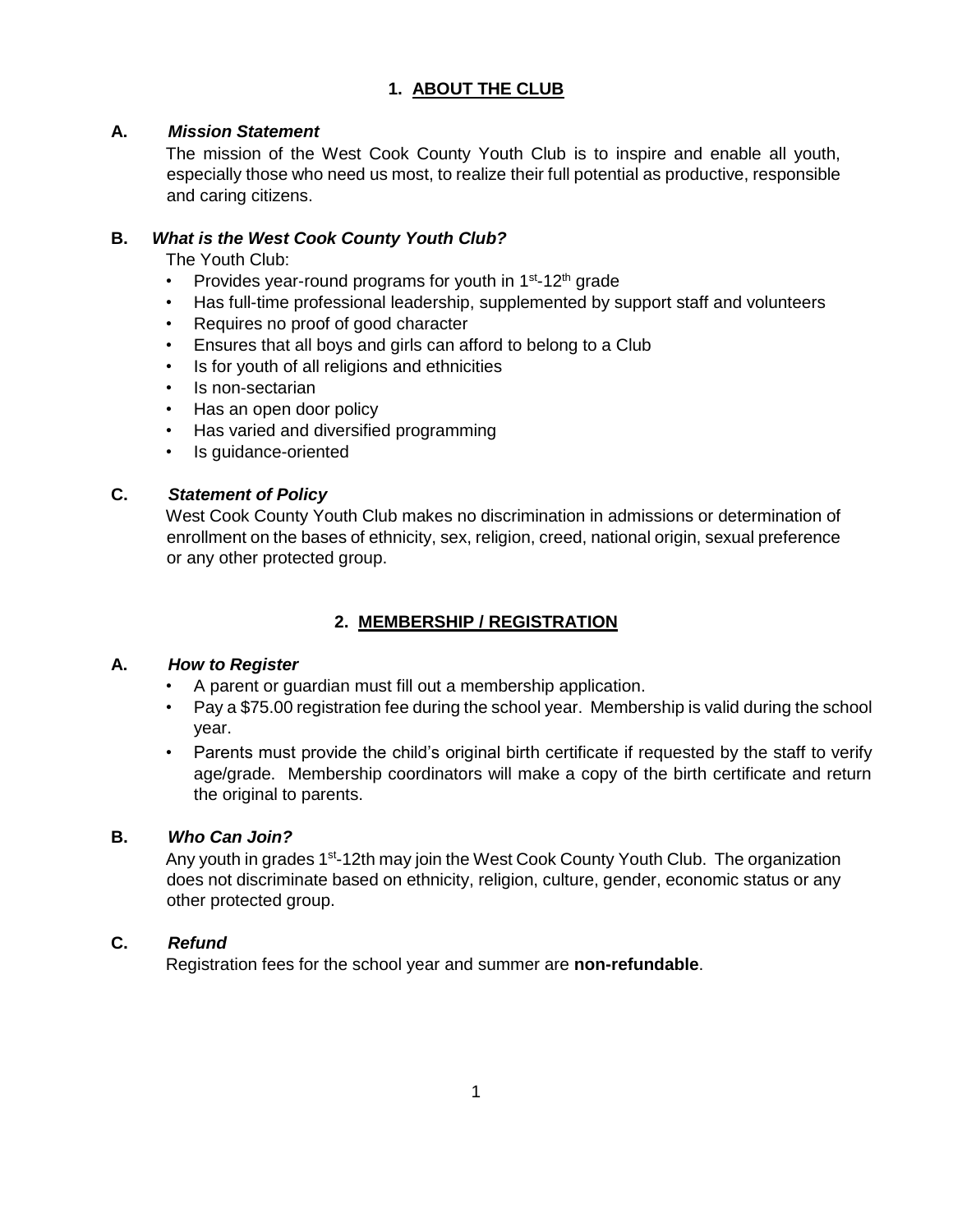## **D.** *Membership Cards & Replacement Cards*

- Each child will receive a membership card that must be shown to check into his/her Club.
- If your child loses his/her card, you may purchase a new one for \$1.00.

# **3. TRANSPORTATION**

#### *After-School Pick-Up Rules:*

- After-school pick-up is available at selected schools. Please check with the Club Director for details.
- An after-school pick-up application must be completed. Please retrieve the appropriate form from the Club Director.
- The Club's Rules & Regulations apply while riding in the bus.
- The West Cook County Youth Club reserves the right to remove a member from the bus service for any of the following reasons:
	- o Ongoing behavior problems (violations of the Code of Conduct) while riding on the bus;
	- o Continuous failure to arrive at the designated pick-up location on time.

In the event a member is removed from the pick-up service, the parent will be given written notice so that alternate transportation arrangements can be made.

## **4. OPEN DOOR POLICY**

West Cook County Youth Club is a drop-in facility and has an open door policy that states:

- Members are not required to attend their Club every day.
- Members are advised to stay on Club premises; however, **we cannot legally require a member to stay at their Club.**
- Youth Club is **NOT** a day care center, **NOT** a licensed facility and **NOT** responsible for the time or manner in which your child may arrive at or leave the Club. The Club is a drop-in program with an open door policy. The children are free to come and go as they choose. Please contact the Club Director if you have any questions.

## **5. PICK-UP POLICY**

#### **A.** *Parent Pick-Up:*

A parent of guardian must come into the building to pick up their member(s). If a member is not picked up by one hour after closing, the local Police Department may be notified.

#### **B.** *Late Pick-Up:* **Please see the attached Parent or Guardian Late Policy Form that must be filled out upon registration. 6. INCLEMENT WEATHER POLICY**

Clubs will follow the Inclement Weather Policy for the local school district.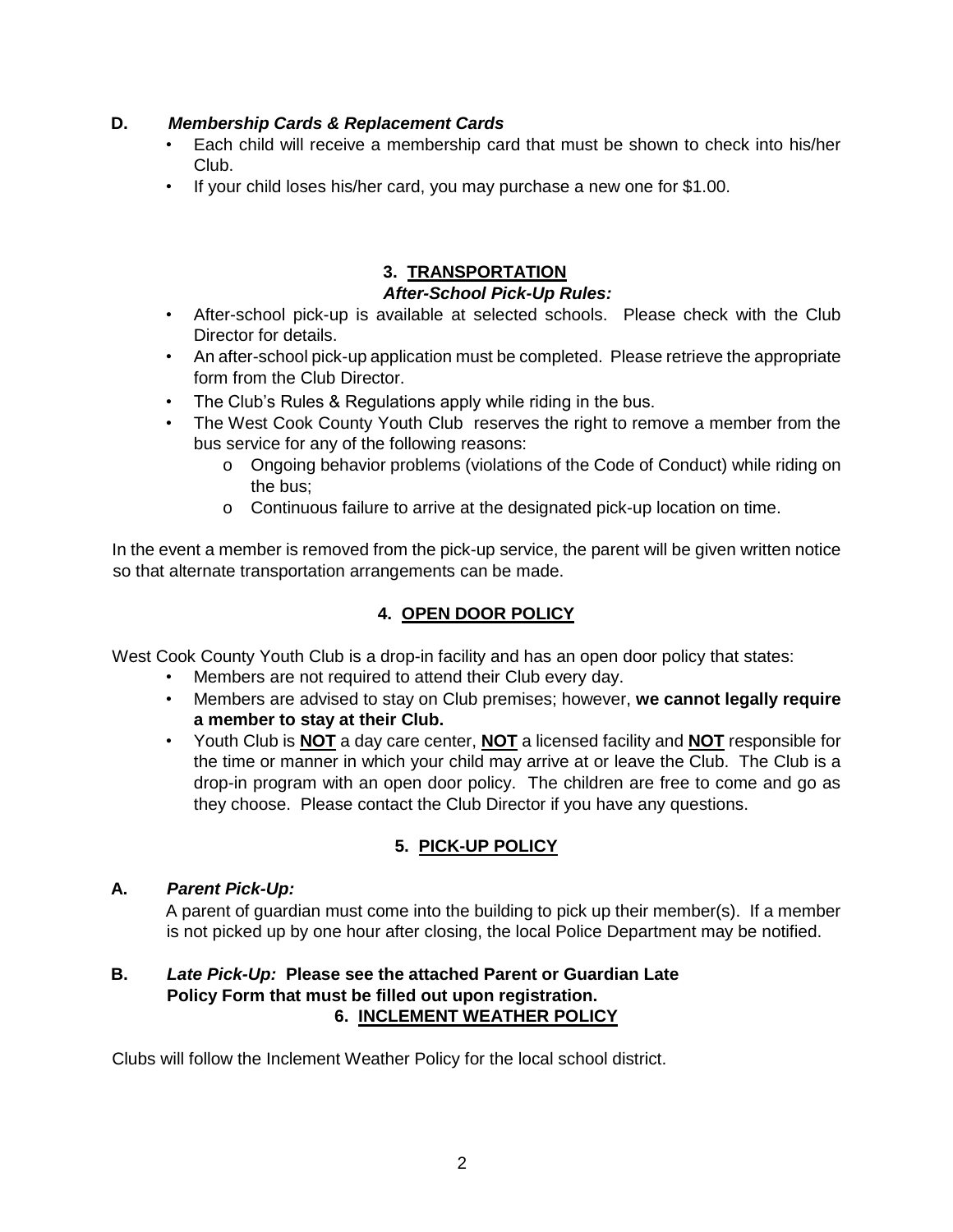## **7. MEDICAL/INJURY**

No child will be allowed to remain at the Club if he or she is ill, has been ill and not fully recovered, or if there is a reasonable assumption that he or she is ill. Parents should use the utmost discretion when considering whether or not to send their child to the Club.

# **8. RULES AND REGULATIONS**

#### *A. Code of Conduct*

- 1. Each member must bring his or her own Membership Card to the Club every day. Replacement cards are \$1.00. Anyone caught borrowing another member's card or lending their card will be suspended from the Club.
- 2. For your safety, running is not allowed anywhere in the Club except the in the gym.
- 3. Suggestive garments or inappropriate attire is prohibited. Any member determined to be dressed inappropriately will be asked to cover up or go home to change.
- 4. Jewelry, t-shirts, hats or caps with drug/alcohol or gang related emblems are prohibited.
- 5. Shirts must be worn at all times. Pants/shorts must be worn on the hip, not sagging around the buttocks. Shorts must be longer than the middle finger when standing with hands to the side.
- 6. No du-rags, stocking caps, rat-tail combs, metal picks or rakes are allowed.
- 7. No jewelry can be worn in the gym area when playing a team sport.
- 8. Cellular phones, beepers, CDs, MP3 players, I-pads, e-readers, or any other electronic items/games from home cannot be used inside the Club. We recommend that they are not brought at all because we cannot be held responsible for lost or stolen items.
- 9. Inappropriate display of affection will not be tolerated. (i.e. kissing, hugging, holding hands, etc.)

The following actions are prohibited and will result in immediate disciplinary action, up to and including revocation of membership:

- 10. Violence against another member or Club staff.
- 11. Cursing, use of racial slurs, name-calling, bullying, cyber-bullying or any other use of bad language
- 12. Possession of drugs, alcohol, guns, knives or any other weapons.
- 13. Display of gang paraphernalia, signs or any action showing affiliation or activity
- 14. Persons caught stealing will be subject to suspension and/or prosecution. NO EXCEPTIONS!
- 15. Aggressive action or group demonstration that is disruptive and interferes with Club activities.
- *B. Discipline Policy* Minor Offenses:
	- 1<sup>st</sup> Offense<sup>\*</sup>: Verbal warning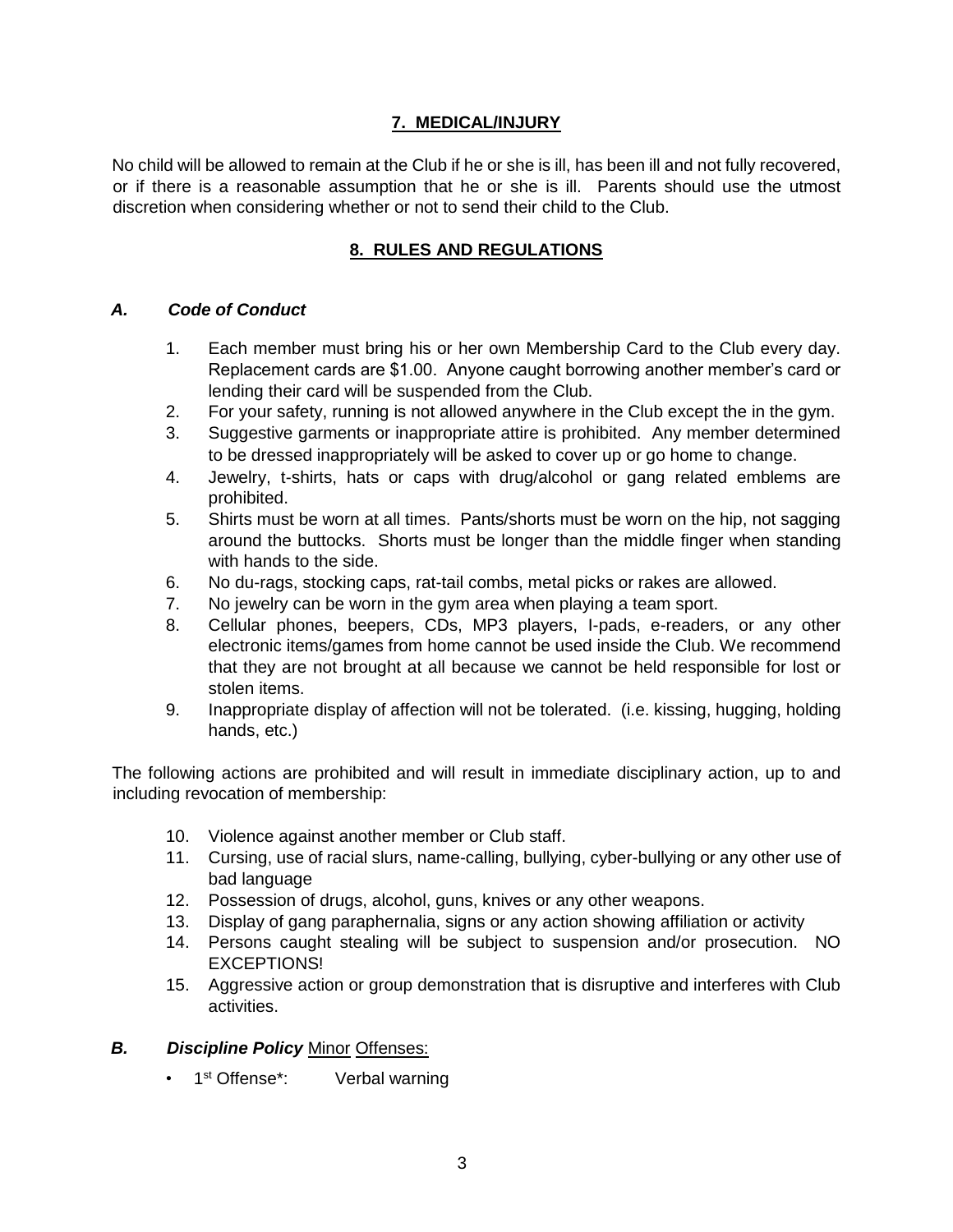- $\cdot$  2<sup>nd</sup> Offense<sup>\*</sup>: Time out (can be in or out of program area depending on how disruptive the behavior is)
- 3rd Offense\*: Write-up and sent to Club Director
- \* Within one program period or one day.
- Parents will be notified of all write-ups.
- Three write-ups of minor offenses will result in suspension.
- Examples of consequences for minor offenses include, but not limited to:
	- Clean-up duty
	- Exclusion from a particular program area
	- Exclusion from field trips or other special activities
	- Essays or other writing assignments
	- Out-of-Club suspension

#### Major Offenses:

- All major offenses can constitute an automatic suspension without warning. - Major offenses are:

- Fighting
- Disrespecting Staff Members
- Inappropriate Language (cursing, name-calling or other offensive or explicit language)
- Stealing
- Vandalism / Destruction of Property
- Inappropriate Touching / Inappropriate Sexual Behavior
- Gang Activity
- Bullying and Cyber-Bullying

NOTE: This is only a guideline. Actual consequences are determined on a case-by-case basis and are at the discretion of the Club Director. The length of a suspension is determined by the severity of the offense and the number of previous offenses. In general, suspensions are 1-5 days; however, repeated offenses can result in an indefinite expulsion from the Club. Only Club Directors can suspend a member.

## **9. FIELD TRIP POLICY**

Before any Club member participates in a field trip, he or she must have a signed permission slip that gives parental consent.

## **10. PERSONAL ITEMS**

- Members are responsible for personal items. Please label all belongings to increase the potential of lost items being returned.
- No cell phones, electronic devices, toys, radios, trading cards, etc. The Club is not responsible for these items are will not provide reimbursement.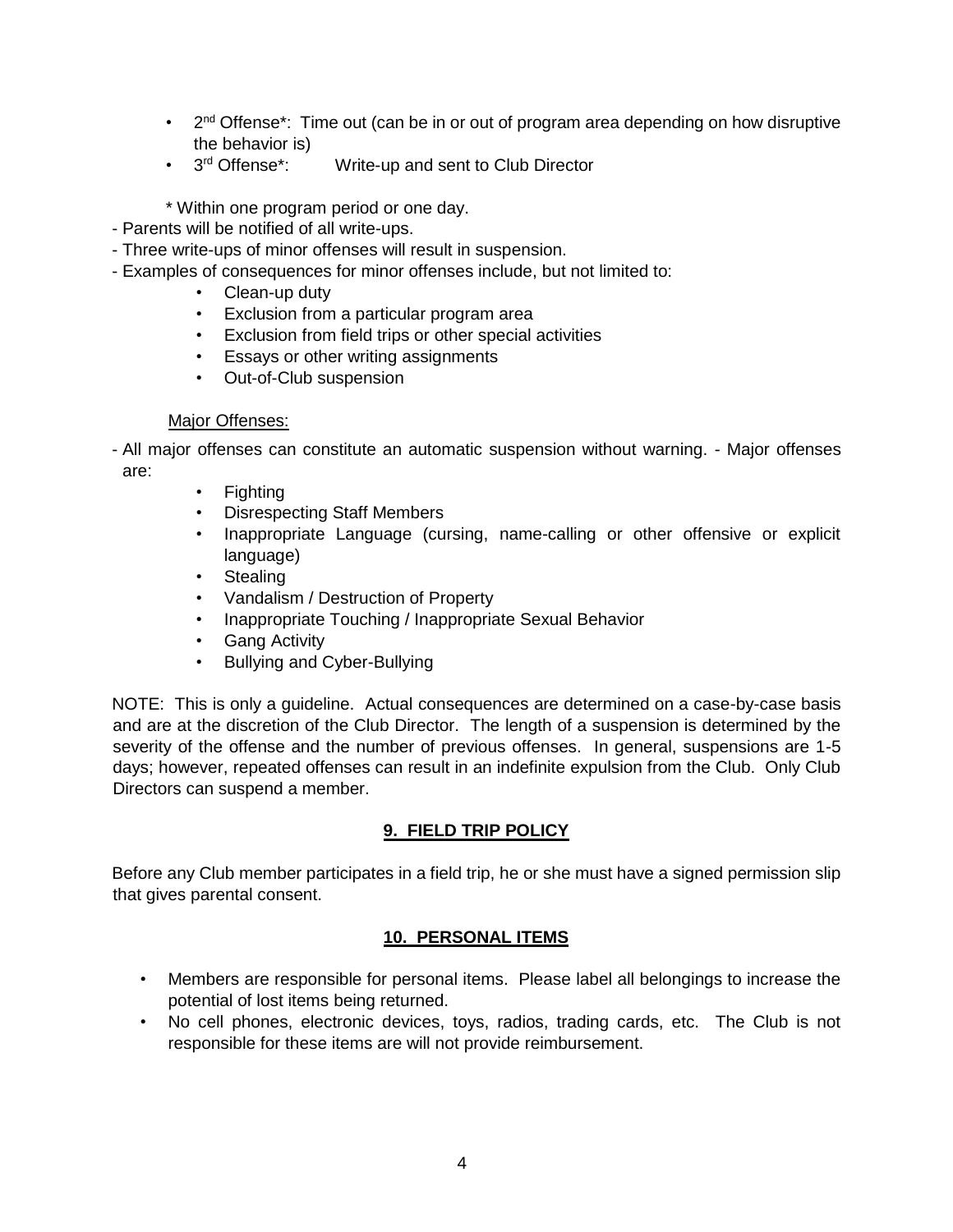# **11. TECHNOLOGY GUIDELINES**

## *A. Club Members*

Club members are responsible for appropriate behavior on the Club's computer network just as they are in other client facilities. Communications on the network are often public in nature. General Club rules for behavior and communications apply. It is expected that users will comply with Club standards and the specific rules set forth below. The use of the network is a privilege, not a right, and may be revoked if abused. The Club members are advised never to access, keep or send anything that they would not want their parents or staff to see.

# *B. The Rules*

**Privacy** – The Technology Center Directors may review communications to maintain system integrity and will ensure that Club members are using they system responsibly.

Storage Capacity – Users are expected to remain within allocated disk space and delete e-mail or other material, which take up excessive storage space.

Illegal Copying – Club members should never download or install commercial software, shareware or freeware onto network drives or disks, unless they have written permission from the Technology Center Director. Club members should neither copy others' work nor intrude their files.

Inappropriate Materials of Language – Profane, abusive or impolite language should not be used to communicate nor should materials be accessed that are not in line with the rules of Club behavior. A good rule to follow is never to view, send or access materials that you would not want your Club staff or your parents to see. If members encounter such material by accident, they should report it to the Technology Center Director immediately.

## *C. Guidelines*

- 1. Do not share your password with another person.
- 2. Do not use a computer to harm other people or their work.
- 3. Do not damage the computer or network in any way.
- 4. Do not interfere with the operation of the network by installing illegal software, shareware or freeware.
- 5. Do not violate copyright laws.
- 6. Do not view, send or display offensive messages or pictures.
- 7. Do not waste limited resources such as disk space or printing capacity.
- 8. Do not trespass in another's folders, work or files.
- 9. Notify the Technology Center Director immediately if, by accident, you encounter materials that violate the rules.
- 10. Be prepared to be held accountable for your actions and for the loss of privilege if the rules are violated.